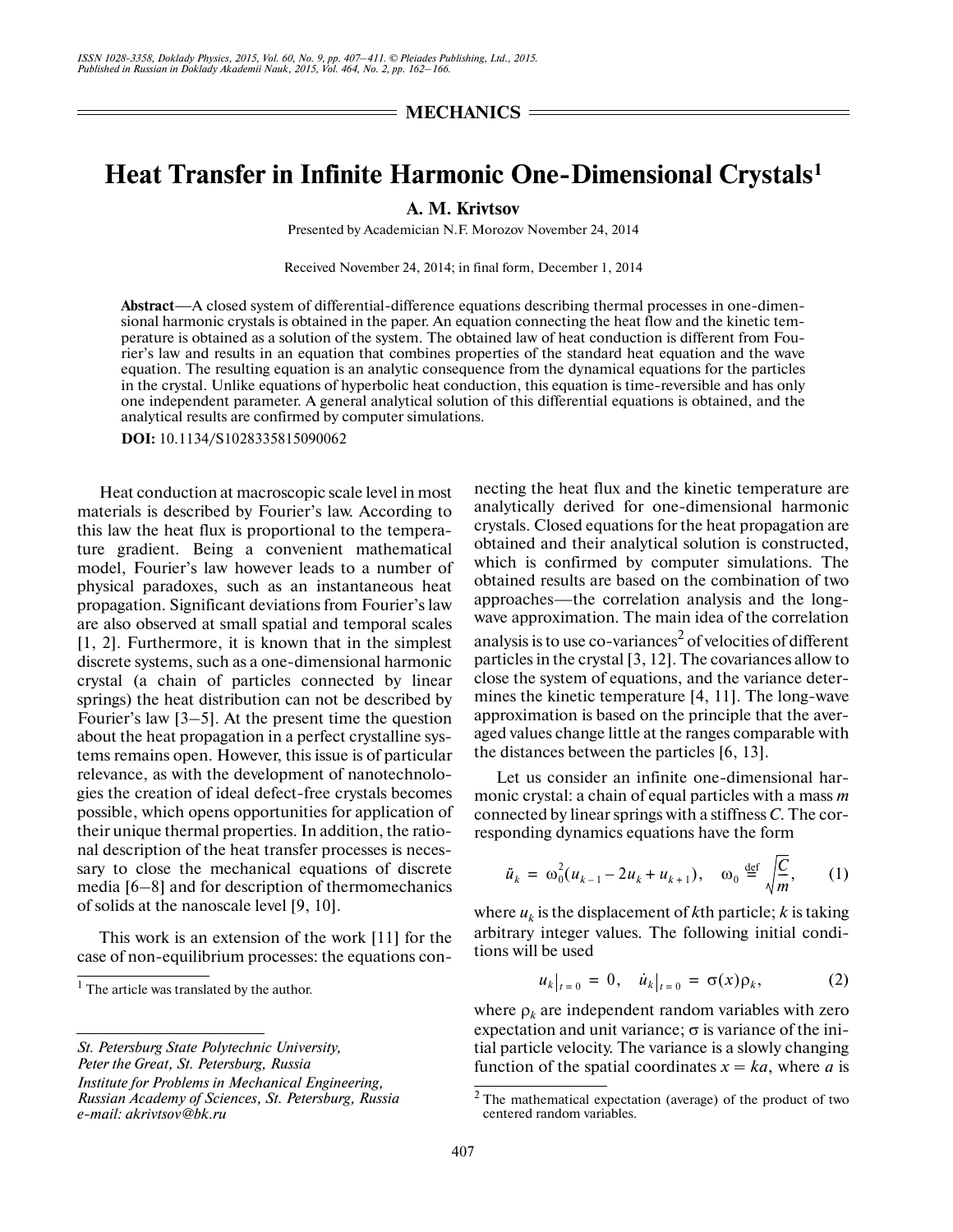the initial distance between neighboring particles. The chosen initial conditions can be interpreted as a result of an ultrashort laser impulse, acting on the crystal [2].

Let us rewrite the equations of motion (1) in the form

$$
\dot{\mathbf{v}}_k = \omega_0^2 \Delta \varepsilon_k, \quad \dot{\varepsilon}_k = \Delta \mathbf{v}_k, \tag{3}
$$

where the particle velocity  $v_k$ , the bond strain  $\varepsilon_k$ , and the central difference operator  $\Delta$  are determined by the formulas

$$
v_k \stackrel{\text{def}}{=} \dot{u}_k, \quad \varepsilon_k \stackrel{\text{def}}{=} \Delta u_k, \quad \Delta f_k \stackrel{\text{def}}{=} f_{k+1/2} - f_{k-1/2}. \tag{4}
$$

Here and below, integer values of *k*-index are used for displacements and velocities; half-integer values are used for strains.

Let us introduce a covariance energy  $\mathscr E$  and a heat flux  $\mathcal{H}$  as

$$
\mathcal{E}_{pq} \stackrel{\text{def}}{=} \frac{m}{2} \langle v_p v_q \rangle + \frac{C}{2} \langle \varepsilon_p \varepsilon_q \rangle,
$$
  

$$
\mathcal{H}_{pq} \stackrel{\text{def}}{=} -\frac{1}{2} C \langle \varepsilon_p v_q + v_p \varepsilon_q \rangle,
$$
 (5)

where  $\langle \ldots \rangle$  is a spatial averaging operator, defined by

$$
\langle f_{pq} \rangle \stackrel{\text{def}}{=} \frac{1}{\Lambda} \sum_{s=-\Lambda/2}^{\Lambda/2} f_{\tilde{p}+s, \tilde{q}+s}, \quad 1 \ll \Lambda \ll \frac{\lambda}{a}, \qquad (6)
$$

where  $\Lambda$  is the averaging interval,  $\lambda$  is the characteristic length for macroscopic waves in the crystal. Indexes  $\tilde{p}$  ,

 $\tilde{q}$  are chosen equal to *p*, *q* or  $p + \frac{1}{2}$ ,  $q + \frac{1}{2}$  depending whether integer or half-integer values of the indices are used.  $\frac{1}{2}$ 

Time-differentiation of the expression (5) with the use of (3) gives

$$
\dot{\mathcal{E}}_{pq} = -(\Delta_p + \Delta_q)\mathcal{H}_{pq}, \quad \dot{\mathcal{H}}_{pq} = -\omega_0^2(\Delta_p + \Delta_q)\mathcal{E}_{pq}, (7)
$$

where  $\Delta_p$  and  $\Delta_q$  are the central difference operators (4) with respect to indexes *р* and *q*. Elimination of the covariance heat flux from this system gives a closed equation for the covariance energy, and vice versa.

Let us represent the quantities (5) as functions of the spatial coordinate  $x = \frac{p+q}{2}a$  and correlational index  $n = q - p$ , so as  $\mathcal{E}_{pq} = \mathcal{E}_n(x)$ ,  $\mathcal{H}_{pq} = \mathcal{H}_n(x)$ . Let us denote

$$
\rho \stackrel{\text{def}}{=} \frac{1}{a}, \quad h_n \stackrel{\text{def}}{=} \frac{1}{2} (\mathcal{H}_{n-1/2} + \mathcal{H}_{n+1/2}), \tag{8}
$$

where  $\rho$  is the density (the number of particles per unit volume),  $h_n$  is an alternative representation of the heat flux. Quantity  $h_n$  is more convenient then  $H_n$  for the forthcoming transfer to continuum equations. In par-

ticular,  $h_0 = -\frac{1}{2} C \langle (\varepsilon_{k-1/2} + \varepsilon_{k+1/2}) v_k \rangle$  is a well-known expression for the heat flux in one-dimensional crys tals [4, 6].  $\frac{1}{2}$ 

Assuming that the considered quantities are slowly changing functions of *x*, we can use the decomposition

$$
f(x+a) = f(x) + af'(x) + \frac{1}{2}a^2 f''(x) + \dots
$$
 (9)

Then Eqs. (7) in a first approximation take the form

$$
\rho \dot{\mathscr{E}}_n = -h'_n, \quad \dot{h}_n = -\frac{1}{4} \rho c^2 (\mathscr{E}_{n+1} + 2\mathscr{E}_n + \mathscr{E}_{n-1})', \text{ (10)}
$$

where  $c \stackrel{\text{def}}{=} a\omega_0$  is the speed of sound in the onedimensional crystal, the dash stands for *х*-derivative. The first equation from Eqs. (10) expresses balance of the covariance energy, the second one is an analogue of the Fourier law for the covariational heat flow, together they provide a closed system of differential difference equations. The initial conditions for these equations, according to (2), are of the form

$$
\mathcal{E}_n|_{t=0} = E_0(x)\delta_n, \quad h_n|_{t=0} = 0, \tag{11}
$$

where  $E_0(x) \stackrel{\text{def}}{=} \frac{m}{2} \sigma^2(x)$  is the initial distribution of the  $\frac{m}{2}$ 

thermal energy in the crystal; the symbol  $\delta_n$  is equal to 1 when  $n = 0$  and it is equal to 0 otherwise. Elimination of the covariational heat flux  $h_n$  from the system (10) gives the closed equation for the covariance energy:

$$
\ddot{\mathscr{E}}_n = \frac{1}{4}c^2(\mathscr{E}_{n+1} + 2\mathscr{E}_n + \mathscr{E}_{n-1})^n, \quad \mathscr{E}_n|_{t=0} = E_0(x)\delta_n,
$$
\n
$$
\dot{\mathscr{E}}_n|_{t=0} = 0.
$$
\n(12)

Solution of the initial problem (10), (11) gives uniquely the covariances  $\mathcal{E}_n(t, x)$  and  $h_n(t, x)$ . For  $n = 0$ we obtain the usual (variance) energy  $E(t, x)$  and the usual heat flux  $h(t, x)$ . The kinetic temperature can be found only after attenuation of the fast transients lead ing to equalization of the kinetic and potential ener gies [11] according to the virial theorem. In paper [11] it is shown that Lagrangian (the difference between kinetic and potential energy of the crystal $3$  satisfies Bessel's differential equation<sup>4</sup> and it can be expressed through the Bessel function of the 1st kind  $J_0(z)$ :

$$
\ddot{L} + \frac{1}{t}\dot{L} + 16\omega_0^2 L = 0, \ L(t, x) = E_0(x)J_0(4\omega_0 t). \tag{13}
$$

<sup>4</sup> There is a misprint in the Eq. (10) of paper [11]—the coefficient at  $\dot{L}$  instead of 1/*t* is mistakenly written as  $16\omega_0^2\frac{1}{l}$ , which, however, do not affect the other the results of the paper. *t* -

 $3$  In the work [11] an averaging over the whole crystal was used, however, the results of the paper can be easily transferred to the averaging (6) applied to Λ-neighborhood of *x*.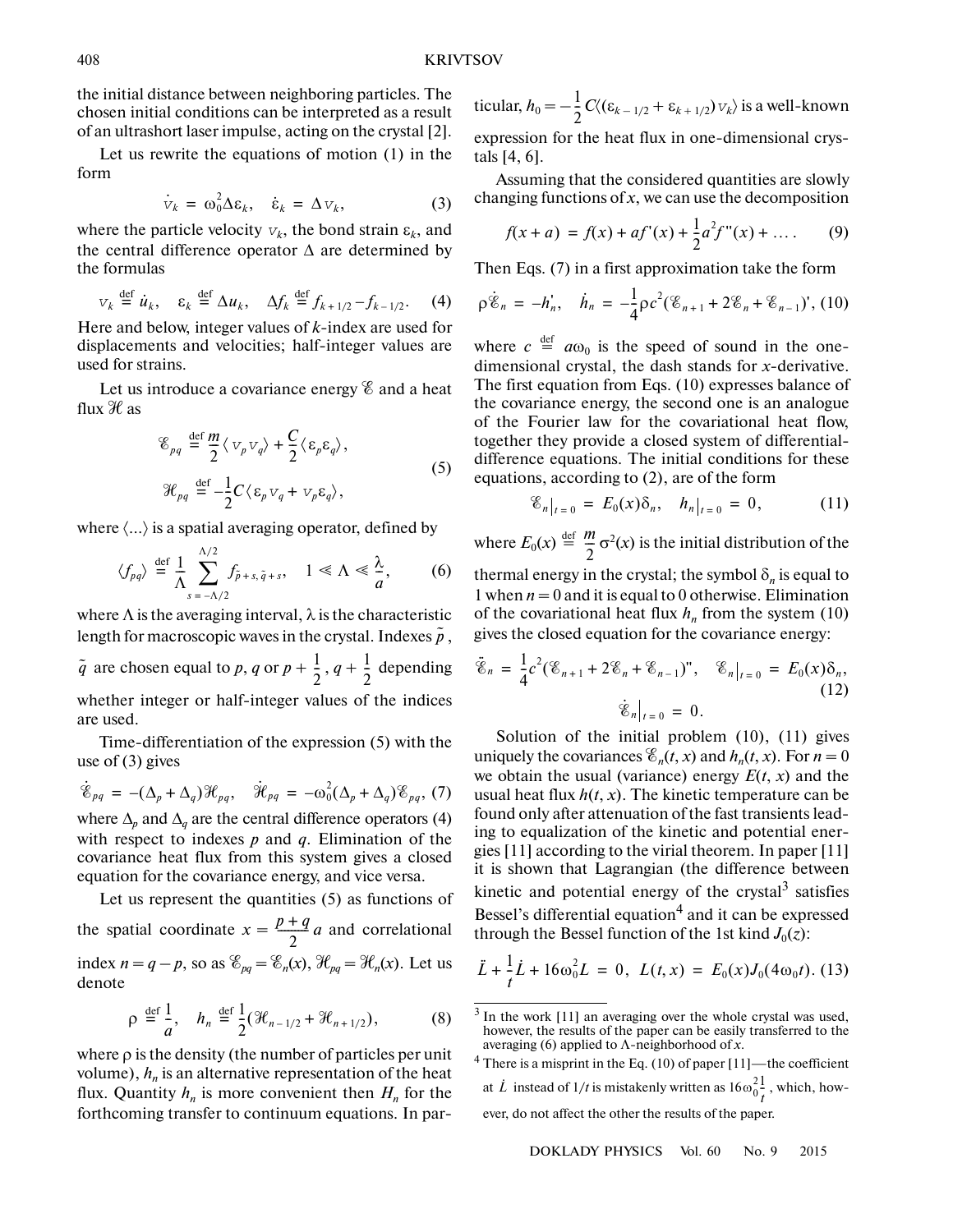According to (13), Lagrangian *L* performs attenuating oscillations and tends to zero at times much greater

then 
$$
\tau_0 = \frac{2\pi}{\omega_0}
$$
. The characteristic times for Eqs. (10)

are of the order of  $\frac{\lambda}{n} \geq \tau_0$ . Therefore, after attenuation *c*  $\tilde{=}$ 

of the high frequency processes the kinetic energy *K* become equal to a half of the total energy *Е*. This gives for the kinetic temperature of the one-dimensional

crystal the expression  $\frac{1}{2}kT = K = \frac{1}{2}E$ , where *k* is the  $\frac{1}{2}kT = K = \frac{1}{2}$  $\frac{1}{2}$ 

Boltzmann constant. Thus, after the system (10) is solved the temperature *Т* and heat flow *h* can be found as

$$
kT(t,x) = \mathcal{E}_0(t,x), \quad h(t,x) = h_0(t,x), \qquad (14)
$$

which gives a complete description of the thermal pro cesses in the crystal.

Solution of the initial problems  $(10)$ – $(12)$  can be obtained using an integral Fourier transform. Accord ing to  $(10)$ – $(12)$  the initial problems similar to the one considered in [11] are realized for the Fourier images of the covariances. This allows to construct solutions of  $(10)$ – $(12)$  in the terms of Bessel functions of the 1st kind with even indexes:  $J_{2n}(z)$ . Application of the inverse Fourier transform allows obtaining the explicit formulas for the unknown functions:

$$
\mathcal{E}_n(t, x) = \frac{(-1)^n}{2\pi} \int_{-\infty}^{\infty} \int_{-\infty}^{\infty} E_0(y) J_{2n}(\kappa ct) e^{i\kappa(x-y)} d\kappa dy, \quad (15)
$$

$$
h_n(t, x)
$$

$$
= (-1)^n \frac{i\rho c}{2\pi} \int_{-\infty}^{\infty} \int_{-\infty}^{\infty} E_0(y) J_{2n}(\kappa ct) e^{i\kappa(x-y)} d\kappa dy. \quad (16)
$$

Calculation of the integrals with respect to  $\kappa$  for  $n = 0$ gives an explicit representation for the kinetic temper ature and heat flux

$$
T(t, x) = \frac{1}{\pi} \int_{-t}^{t} \frac{T_0(x - c\tau)}{\sqrt{t^2 - \tau^2}} d\tau,
$$
  
\n
$$
h(t, x) = \frac{k\rho c}{\pi t} \int_{-t}^{t} \frac{T_0(x - c\tau)}{\sqrt{t^2 - \tau^2}} \tau d\tau,
$$
\n(17)

where  $kT_0(x) = E_0(x)$  is the initial temperature distribution.<sup>5</sup> Direct differentiation of the expressions (15), (16) with the use of Bessel's differential equation and the identity  $J_1(z) = -J_0'(z)$  [14] gives for  $n = 0$  the

modified Fourier's law, which connects the tempera ture and heat flux (14) as

$$
\dot{h} + \frac{1}{t}h = -k\rho c^2 T'.
$$
 (18)

Differentiation of this relation with respect to *x* using law of energy-balance  $\rho \dot{E} = -h'$  gives closed initial problem for the temperature *Т*:

$$
\ddot{T} + \frac{1}{t}\dot{T} = c^2 T'', \quad T|_{t=0} = T_0(x), \quad \dot{T}|_{t=0} = 0. \tag{19}
$$

Using the formula (17) let us obtain an evolution of the temperature and heat flux for the following two variants of the initial temperature distribution.

(1) Sinusoidal distribution:  $T_0(x) = A\sin kx + B$ . The solution is

$$
T(t, x) = AJ_0(\kappa ct)\sin\kappa x + B,
$$
  
\n
$$
h(t, x) = -k\rho cAJ_1(\kappa ct)\cos\kappa x
$$
\n(20)

—according to properties of Bessel's functions [14] the temperature and heat flux perform oscillations with an amplitude proportional to  $\frac{1}{\epsilon}$ . For compari*t*  $\frac{1}{\tau}$ 

son: the heat equation in this case gives an exponential decay (without oscillations), the wave equation gives harmonic oscillations without decay.

(2) Step distribution:  $T_0(x) = A$  for  $x < 0$ , otherwise  $T_0(x) = 0$ . The solution for  $|x| \le ct$  is

$$
|x| \le ct; T(t, x) = \frac{A}{\pi} \arccos \frac{x}{ct},
$$
  

$$
h(t, x) = \frac{k \rho A}{\pi t} \sqrt{c^2 t^2 - x^2};
$$
 (21)

for  $|x| > ct$  the initial temperature distribution is preserved and  $h = 0$ . The obtained solution shows two fundamental differences from the thermal conductivity on the basis of Fourier's law: (1) the perturbation front propagates with finite speed *с*, (2) there is a constant heat flux  $h|_{x=0} = \frac{k\rho cA}{\pi}$  from the hot region to the cold one (according to Fourier's law at  $t = 0$  the heat flux is infinite, and for  $t > 0$  it decreases as  $1/\sqrt{t}$ ). The figure shows comparison of the analytical solution (21) and the numerical solution of the initial problem (1), (2), where a chain containing one million particles is used for the computations. From figure it is clear that the solutions coincide apart from small thermal oscilla tions.

Thus, in the paper a closed system of differential difference equations (10) is obtained. The system describes thermal processes in one-dimensional har monic crystals. Solution of the system in the case of instantaneous thermal perturbation leads to the ther-

<sup>5</sup> Here the thermal energy is taken to be equally distributed between the kinetic and potential ones. This virial equality is a result of the quick transition process [11] described by the for mula (13).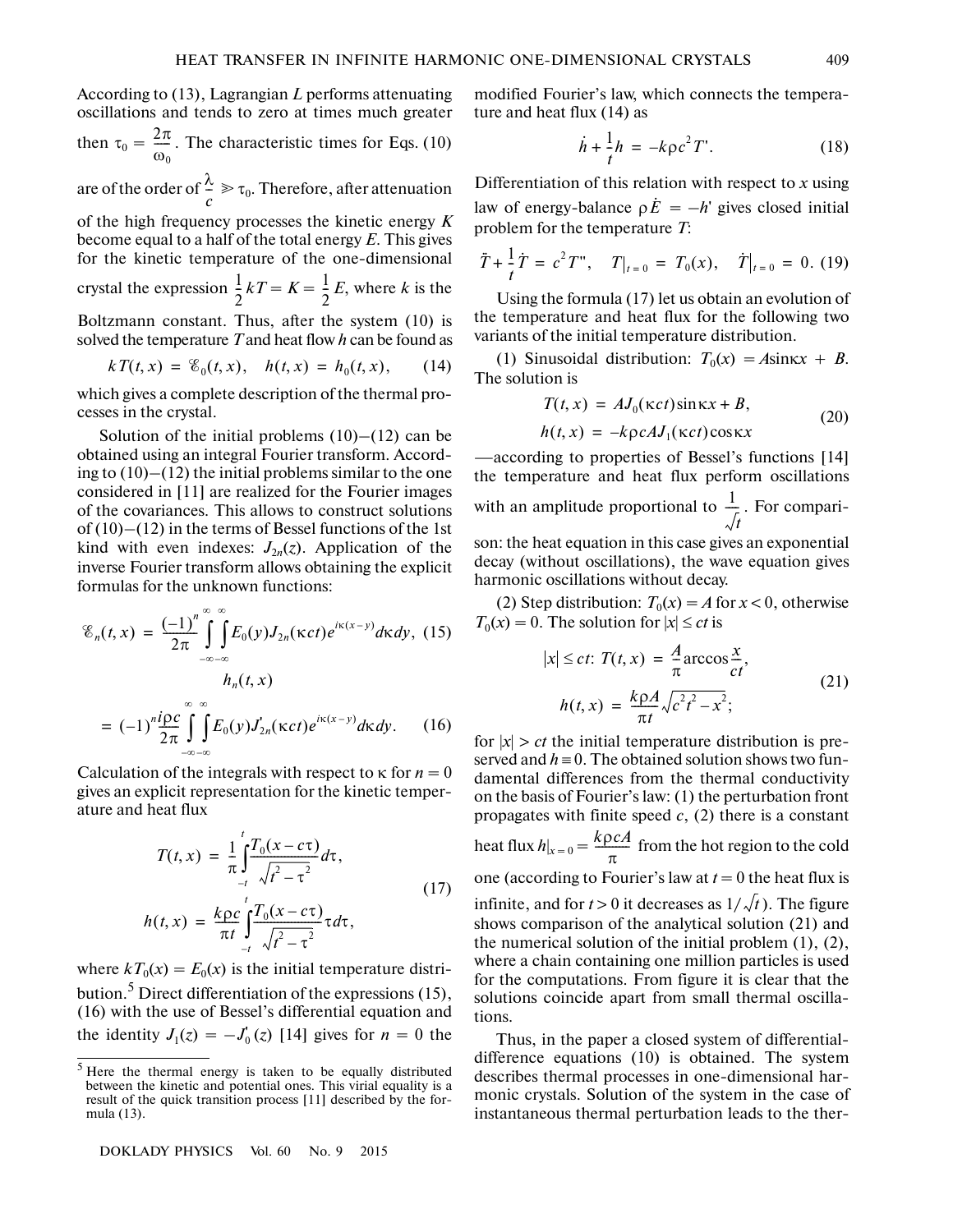

Comparison of analytical solution (21) with the numerical solution of Eq. (1) (chain containing  $10^6$  particles; each point is an average over an interval containing 10<sup>4</sup> particles; integration by central differences method with the step of  $\frac{1}{40} \tau_0$ ; mirror boundary conditions). The dashed line corresponds to the solution of the similar problem with Fourier's law of heat conduction.  $\frac{1}{40}$ 

mal law, which is different from Fourier's law. Below one can see a comparison of Fourier's law (a), the empirical law of heat conduction by Maxwell–Catta neo–Vernotte (b) [1, 15], and the obtained law (c):

(a) 
$$
h = -\kappa T'
$$
, (b)  $\dot{h} + \frac{1}{\tau} h = -\frac{\kappa}{\tau} T'$ ,  
(c)  $\dot{h} + \frac{1}{t} h = -k \rho c^2 T'$ , (22)

where  $\kappa$  is the coefficient of thermal conductivity,  $\tau$  is the relaxation time, *k* is Boltzmann's constant, ρ is the density, *c* is the speed of sound. In the Eq. (c) the con stant  $\tau$  is replaced by the physical time *t*. Therefore, when *t* is close to relaxation time  $\tau$ , the laws (b) and (c) give similar results, but for small and large times these laws are significantly different. Law (c) gives the mod-

ified heat equation (19):  $\ddot{T} + \frac{1}{r} \dot{T} = c^2 T$ ", which con*t*  $\frac{1}{\tau}$ 

tains the only one parameter—the speed of sound *c*. Note that this equation is an analytical consequence of the dynamics equations for the particles that form the crystal. Equation (19) combines the properties of the

classical heat equation and the wave equation, but it is time-reversible (it does not change when *t* is replaced by  $-t$ ). It is likely that the processes described by the law (18) and Eq. (19) play an important role in non equilibrium thermodynamics of ideal defect-free crys tals, which are expected to be widely used in the near est future due to the fast development of nanotechnol ogies.

## ACKNOWLEDGMENTS

The author is grateful to D.A. Indeitsev and V.A. Kuzkin for the helpful discussions, and to D.V. Tsvetkov for the numerical calculations.

This study was supported by the Russian Founda tion for Basic Research, project no. 14-11-00599.

## REFERENCES

- 1. D. S. Chandrasekharaiah, Appl. Mech. Rev. **39** (3), 355 (1986).
- 2. K. V. Poletkin, G. G. Gurzadyan, J. Shang, and V. Kul ish, Appl. Phys., Ser. B **107**, 137 (2012).

DOKLADY PHYSICS Vol. 60 No. 9 2015